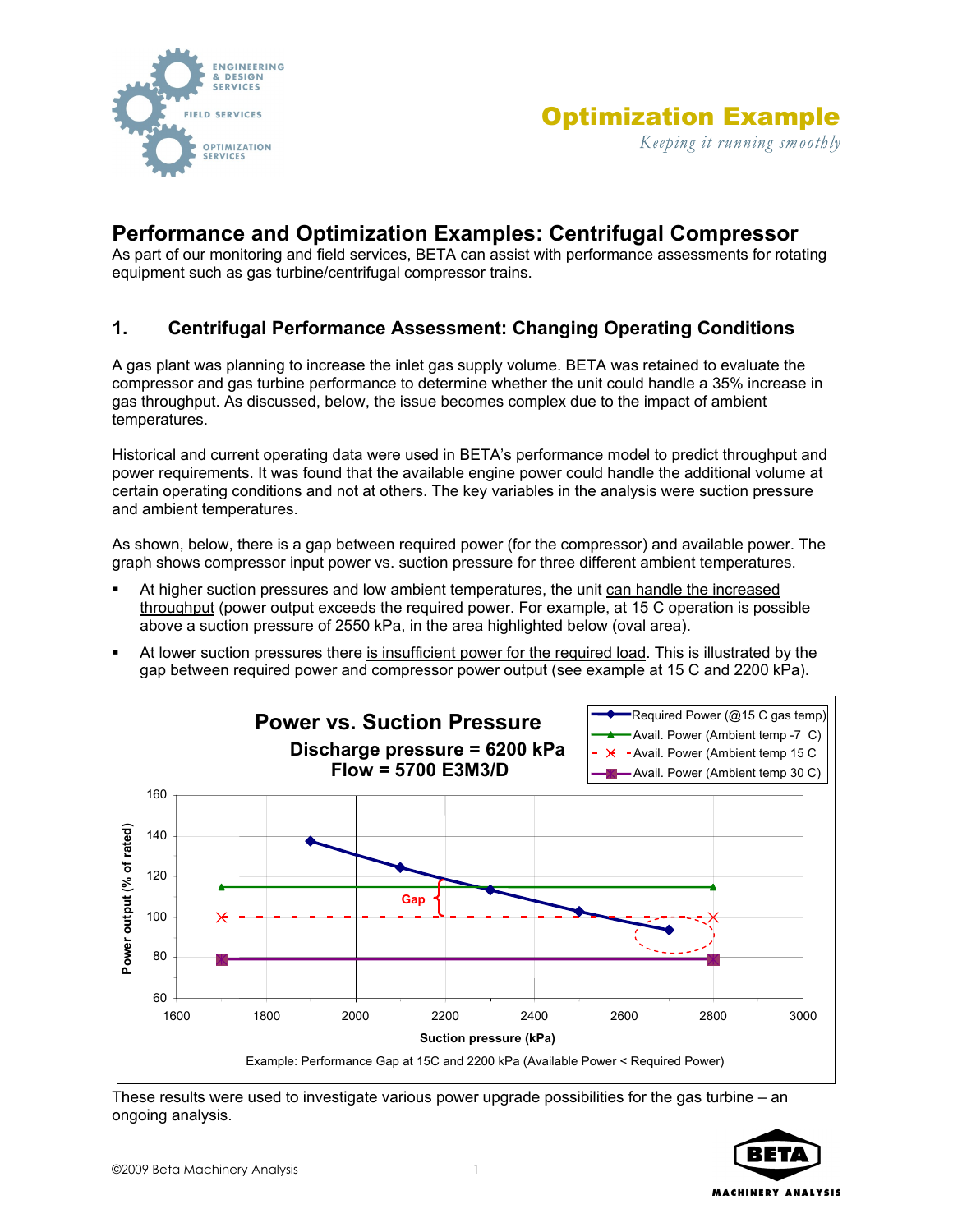## **2. Should Turbo Expander Be Rebuilt? (Turbo Expander and Centrifugal Compressor Example)**

For this midstream company, the customer was unsure if the turbo expander should be rebuilt. Would the improved performance (and economics) support the associated repair cost?

The process involves a turbo expander that compresses low pressure gas, which then feeds the centrifugal compressor. The turbo expander currently has a discharge pressure of 2100 kPa. A major overhaul of the turbo expander would increase the discharge pressure to 2460 kPa (the suction pressure for the centrifugal compressor). The benefit of this higher suction pressure is to reduce the load on the centrifugal compressor – decreasing fuel requirements. The cost for this overhaul is \$150,000.

BETA predicted the reduced power requirements and reduced fuel consumption, and evaluated the economics, using an assumed fuel cost of \$5/MCF. As shown, below, the overhaul would payout in 65 to 87 days – a very good investment. On the basis of these findings, the overhaul is being carried out.

This table shows the centrifugal compressor performance results, including fuel savings (\$) for the typical discharge pressure (Pd), two flow rates  $(Q)$  – before and after the change in suction pressures (Ps).

|                                                     | $Pd = 6200 kPa$  |                  |
|-----------------------------------------------------|------------------|------------------|
|                                                     | Q= 4250 e^3m^3/d | Q= 5700 e^3m^3/d |
| Before overhaul:<br>Power (Bhp) at $Ps = 2100$ kPa: | 11640            | 15611            |
| After overhaul:<br>Power (Bhp) at $Ps = 2460$ kPa:  | 9795             | 13136            |
| Power Savings from<br>overhaul (Bhp):               | 1845.0           | 2474.1           |
| Fuel Savings (MSCF/day):                            | 344.1            | 461.5            |
| Fuel Savings: (\$/day):                             | \$1,720.55       | \$2,307.25       |
| Fuel Savings (\$/year):                             | \$627,999.69     | \$842,147.58     |
| Payback on Investment (days):                       | 87               | 65               |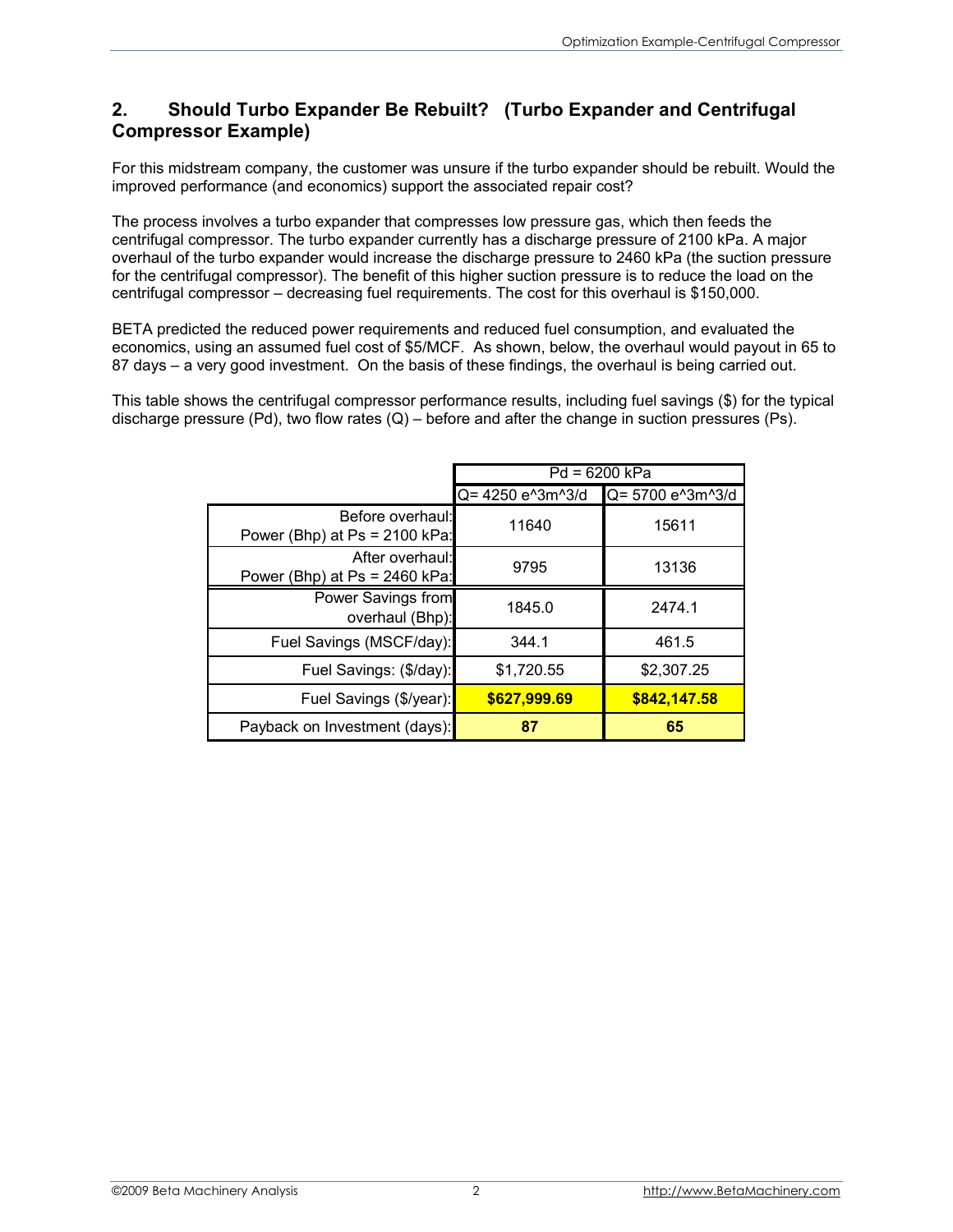# **3. Centrifugal Compressor Performance Degradation**

Centrifugal compressor performance is evaluated against the wheel curve baseline for this particular unit.

As shown below, this unit had an 11% deviation in head at the point shown, likely due to impellor fouling, impellor wear, and/or increased clearances.



BETA monitors the compressor's performance to detect changes in performance. The wheel curve is one of our analytical tools that is tracked regularly.

*Cash Flow Impact of Performance Deviation is about \$142,500/year.* This is based on 63 MMSCFD throughput and 325 BHP of extra power is required because of the stage performance degradation (measured as head deviation). Fuel gas costs are based on engine BSFC of 10,000 BTU/BHP-hr and fuel gas valued at \$5/MCF.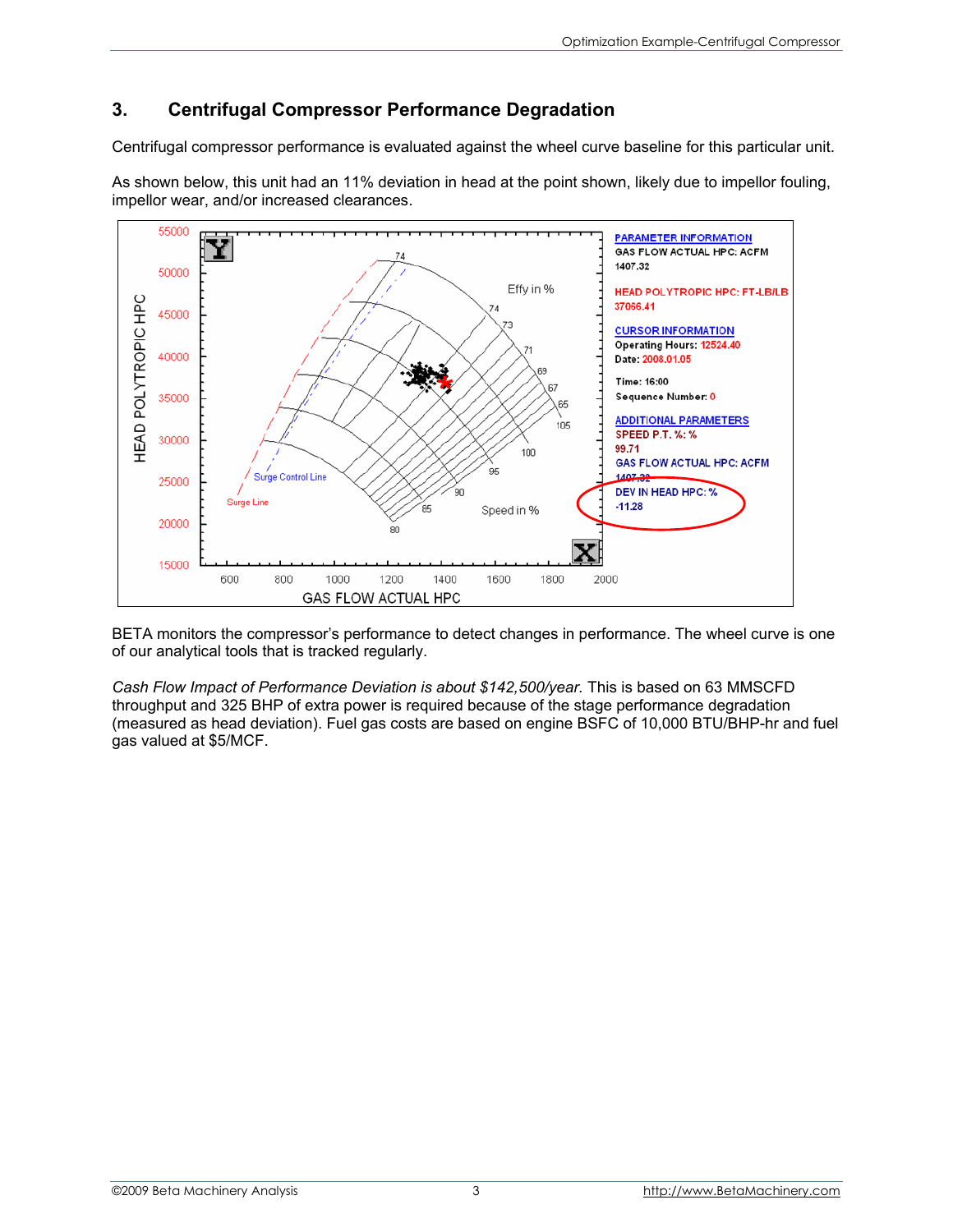## **4. Gas Turbine: Impact of Improved Blade Wash**

Turbine blade wash is a required maintenance activity. However, the operator will realize improved cash flow by optimizing the maintenance cycle for blade washing. Avoiding unnecessary blade washing improves capacity throughput, yet excessive delays will result in pressure deviation (lower performance).

BETA's monitoring identifies optimal maintenance cycles. Operating data from the turbine is collected daily and converted into normalized baseline curves (see figure at right). This baseline consists of normalized gas producer speed (horizontal) versus normalized compressor pressure deviation.

Deviations between current operating condition and the baseline curves are trended (see figure below).



The pressure and temperature deviation is used to determine the optimal maintenance interval. The figure below illustrates multiple blade washing activities. In each case the pressure and temperature is reduced. The deviation starts to increase until the next wash cycle.

#### **Impact**:

- Avoiding an unnecessary blade wash will result in reduced downtime and operating costs. The preserved production can represent hundreds of thousands of dollars in cash flow.
- On the other hand, decreased compressor efficiency causes increased fuel consumption and the resulting increased T5 temperatures can shorten component life. These factors also represent very large economic impacts.